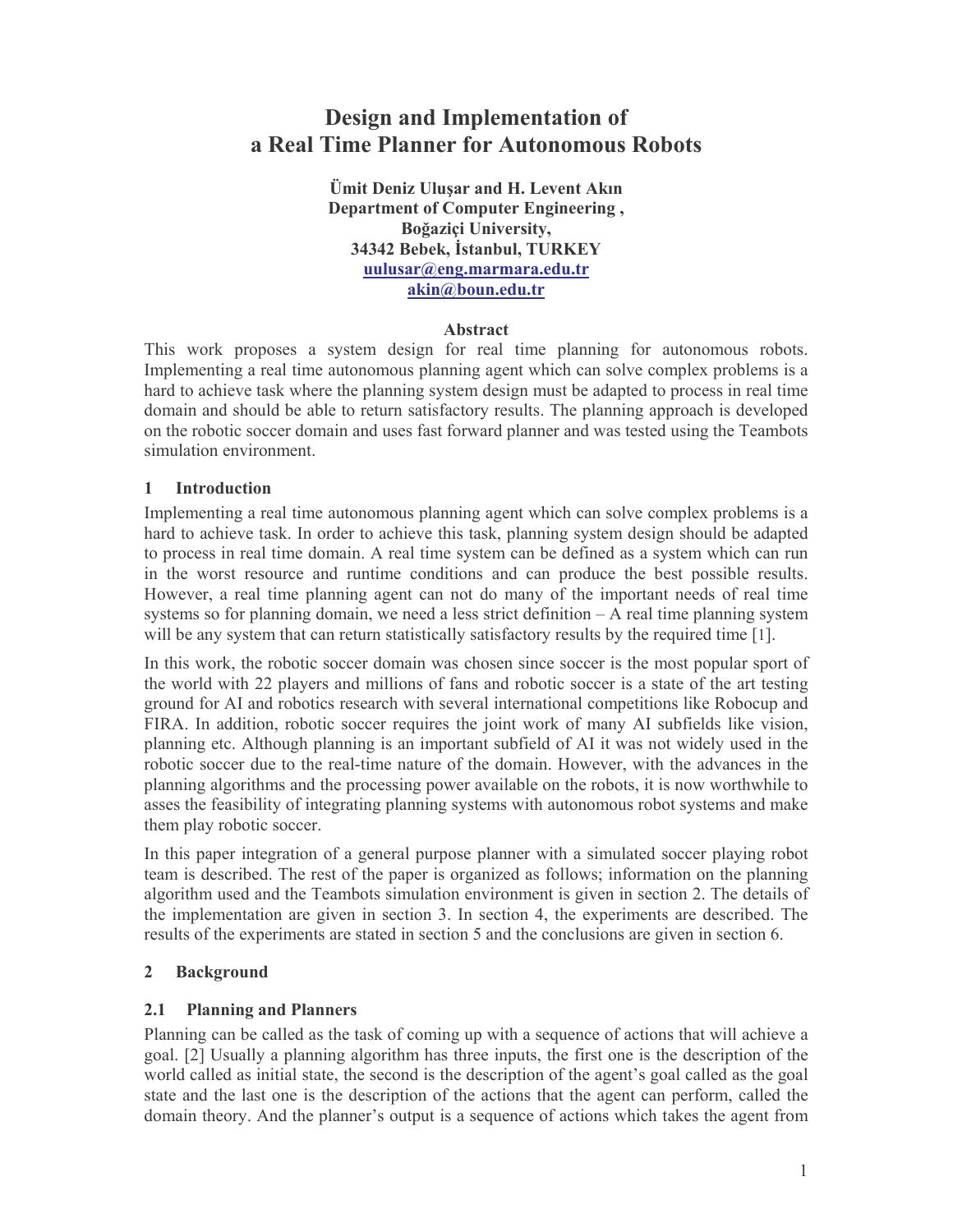initial state and ends up with the goal state. The representation of states actions and goals require a language which is expressive enough to describe as many domains as possible but restrictive enough for the planning algorithms to handle. The basic representation language of a classical planner is the propositional STRIPS language. This language represents the states of the world with conjunctions of positive literals [2].

The simplest way to build a planner is to use state space search. Many heuristic and brute force search techniques can be immediately applicable to state space search based planning systems. One can use various search algorithms like breadth-first, depth-first, A\* search or techniques like enforced hill climbing which is a combination of hill climbing search and breadth first search methods [3] to find the action sequence from initial state to the goal state. There are two types of state space search algorithms. The first one is forward state space search, also called as progression planning. This type of planners operates by searching forward from initial state to the goal state. The second one is backward state space search, also called as regression planning. This type of planner searches from goal state to initial state.

Every good search algorithm requires a good heuristic function, which estimates the distance from a state to goal by looking at the effect of actions to the states. One of the widely used admissible heuristic – one that does not overestimate – relaxed problem, which is based on generating a relaxed problem from the original problem and solve it.

Planning Graphs is an add-on for the planning algorithms which can be used to give better heuristic estimates [2] which can be described as a sequence of levels that corresponds time steps in the plan. Each level contains a set of literals and a set of actions.

### $2.2$ **Fast Forward Planner**

Fast Forward (FF) planner is a general purpose planning system developed by Hoffmann [3]. The planner is implemented in C and had won various prizes in planning competitions. The FF is described as forward chaining heuristic state space planner which uses relaxed task general purpose heuristic and Graphplan to support enforced hill climbing search algorithm. In addition, some pruning and optimization techniques are used to decrease the branching factor of the search space.

### $2.3$ **TeamBots**

Teambots simulation environment is developed in Java programming language by Tucker Balch [5]. The simulation environment is designed for multiagent robotics. In each time step it asks the Robots to take their actions. Depending on the design the system, environment is dynamic or static. If all the planning process is done in each step then the simulation environment freezes until the planning process finishes. This type of system can be assumed as static. If there is another class extended from thread and the planning process is done by that thread then environment may be assumed as dynamic because agent does not have to wait for planner to finish planning process and while planning process takes place environment may change. There are various simulation domains and one of them is soccer. The simulation robot developers extend a base class called *ControlSS* and implement their robots. The TeamBots simulation environment has the following environmental characteristics:

- Fully Observable- The environment is fully observable, every agent in the system can obtain the location of its teammates, opponents, ball, its own goal and opponent's goal.
- Strategic-The environment is deterministic except for the other agents.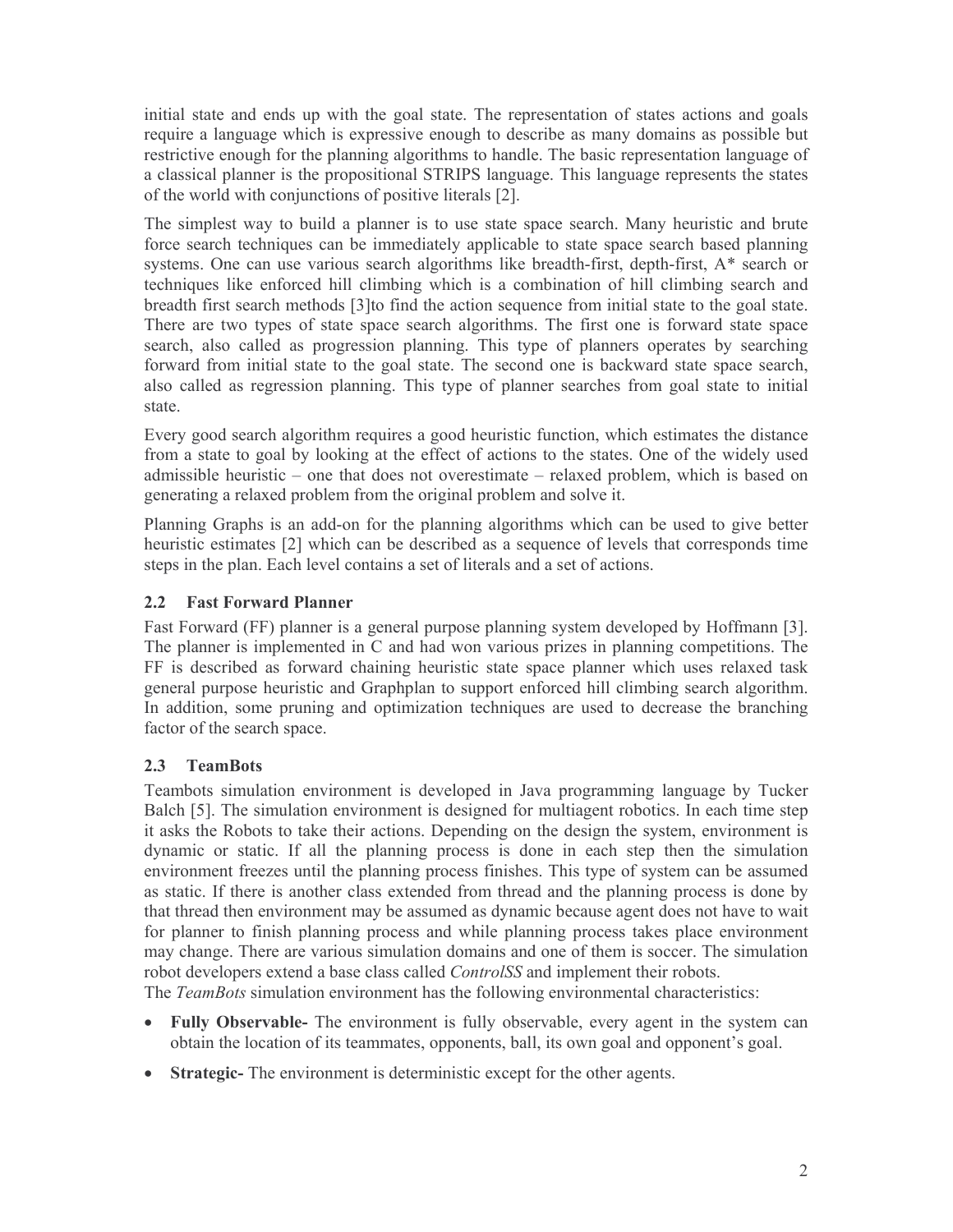- $\bullet$ **Sequential** - The environment is sequential for two reasons, first the actions of the robot have effects on the future actions of robot and second, to take an action the simulation robot has to take many sub actions. For Example: If the agent wants to kick ball to goal then it has to come close to ball with a special angle so it can push ball to goal.
- **Multiagent** Soccer requires team coordination and competition with an opponent team  $\bullet$ so the environment is multiagent and both competitive and cooperative.

### Implementation  $\mathbf{3}$

The *PlannerTeam* developed in this study is mainly composed of three modules. The first one is the fast forward planner and the second one is the problem file dynamically generated by the *PlannerTeam* class and the third component is the planning soccer domain.



Figure 1. Planner Team playing against Schema Demo.

The PlannerTeam class observes the teammates, opponents and ball locations and updates its internal representation. With the obtained location information, it also updates environment variables listed below.

- *Clearshot*: If there is no player between the opponents goal and teammate.
- *Closeenough*: If the player is close to the opponents' goal.
- *closest to ball:* Determines the closest player to the ball.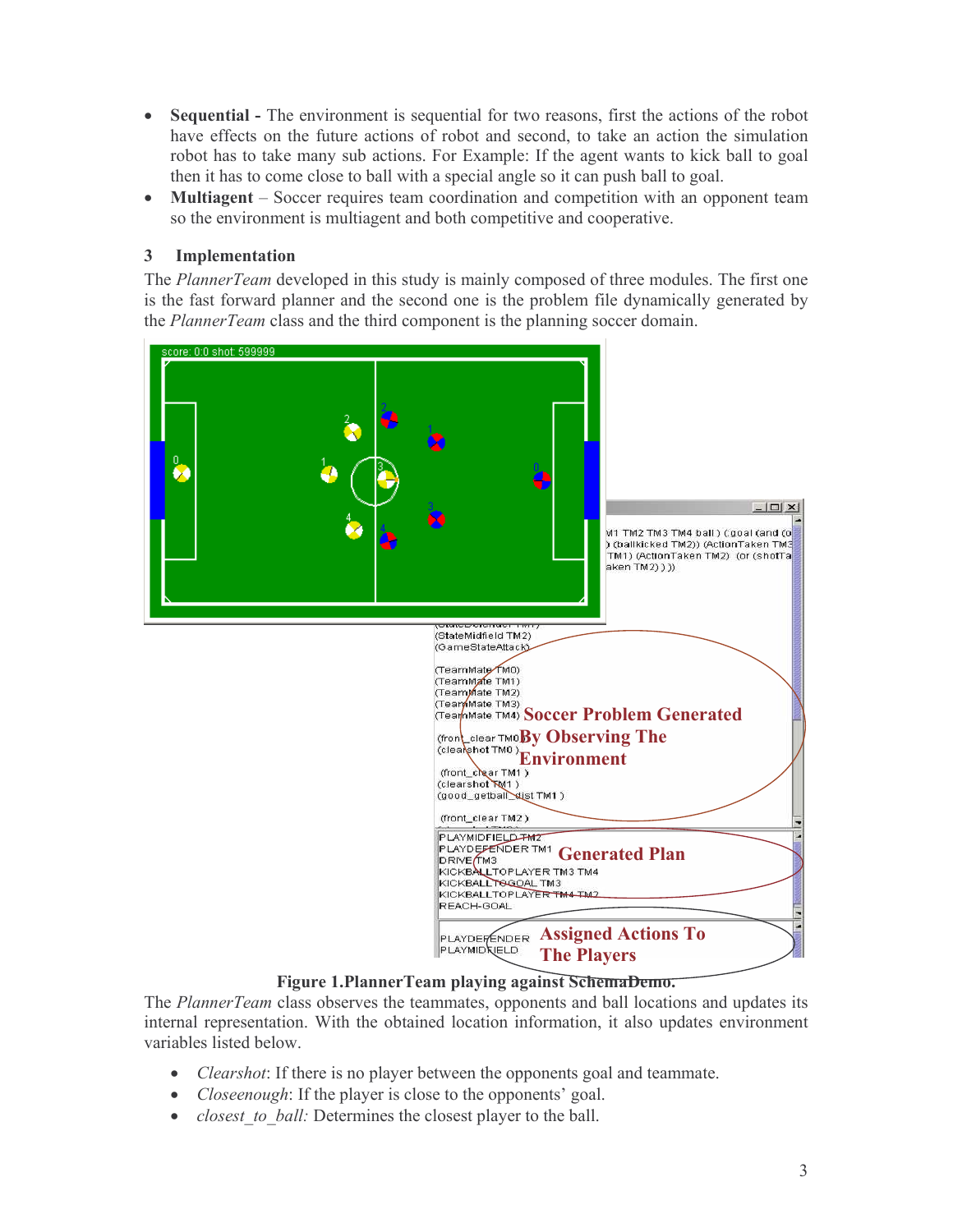- $\bullet$ *goalarea free:* Determines if the goal area is free. (There are at most 2 players in the goal area)
- *front clear:* Determines if the front of the player is clear.
- good play angle: If the angle with the ball is suitable for action.
- good getball dist: Determines if the player is close enough to the ball.
- good getball angle: Determines if the player has good angle with the ball.
- *CanKick:* Determines if the player can kick the ball.
- ActionTaken: Determines if any action is set to the player. This is mainly required for goal definition.

The next process is to generate a planning problem file with the specified variables. Planning problem file is generated by the Planner class. The Planner class schedules replanning whenever necessary and obtains a plan by using FF planner. If the planner returns a plan, the planner class parses the plan and generates or updates the action list (see Figure 1).

### $3.1$ **The Soccer Planning Domain**

The soccer domain determines the available actions of the simulation robot. In order to generate a plan, planners require a planning domain and a problem file. The domain is named with domain name which is 'soccer'. An action is represented with four fields. The first one is for the name of the action. The second one is for the parameters; the third one is for the preconditions and the last one is for the effects of action (see Figure 2).

```
(:action KickBallToGoal
           :parameters (?player)
           :precondition (and (or (good getball dist ?player)
                                                                  (CanKick
?player)) (clearShot ?player) )
           :effect (and (ballkicked ?player)
                                                   (ActionTaken
                                                                  ?player)
(shotTaken ?player) (not(CanKick ?player)) ) )
```
# Figure 2. Example of a soccer action.

In order to visualize the available actions we can represent some of them similar to extended domain networks as shown in Figure 3. [4]

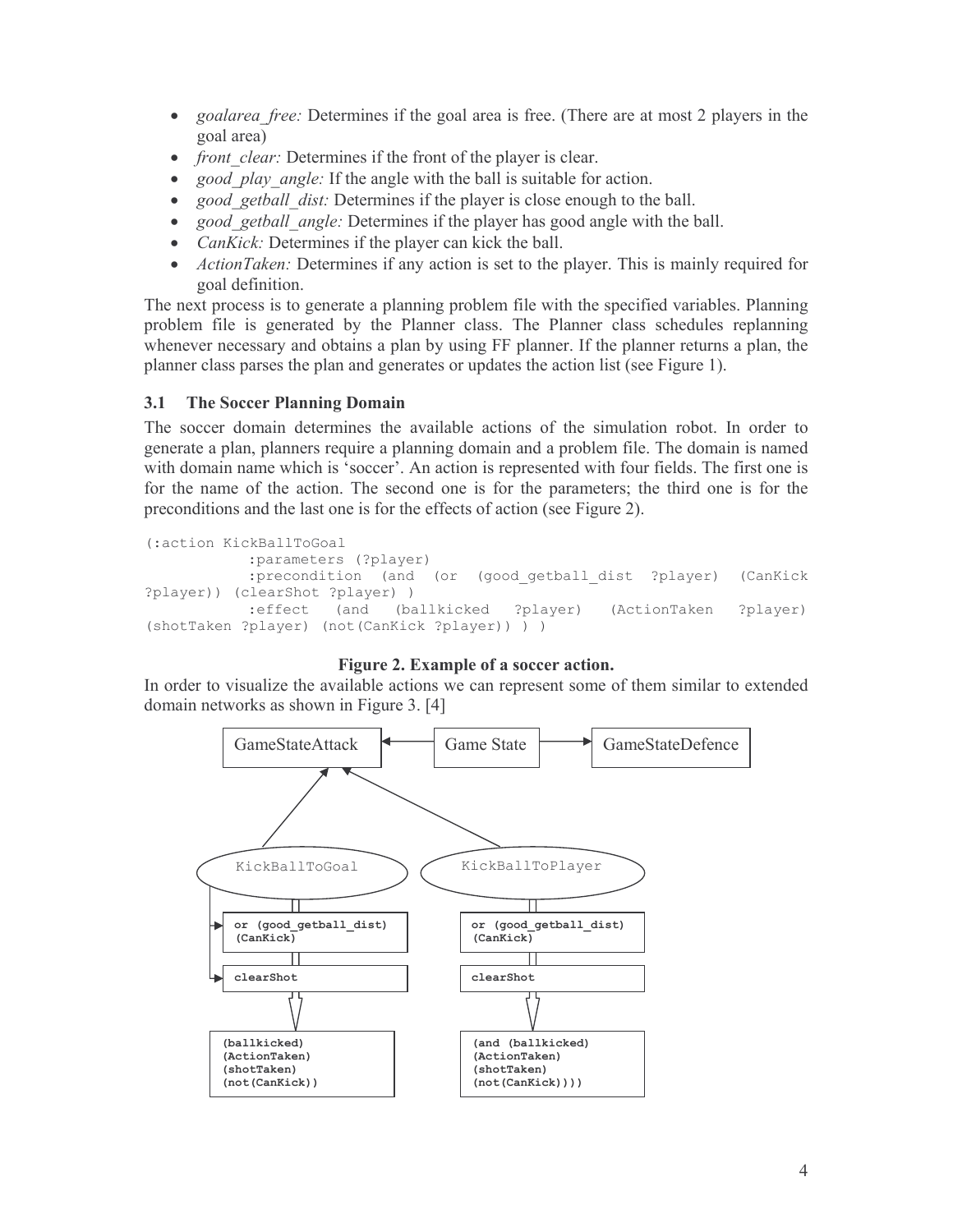# Figure 3. Plannnner Soccer Domain as extended domain networks

Other available actions are

- *Drive:* The attacker players can drive if their front is clear.
- *MoveToBall:* The closest player which is close enough moves to the ball.
- *GetBall*: If the player in a good position and angle gets the ball.
- *TakePositionAttack:* Depending on the strategy player takes attack position.
- TakePositionDefense: Depending on the strategy player takes defense position.
- PlayMidfield: Plays as a midfield player.
- *PlayDefender:* Plays as a defense player.

Both the action definitions and the goal can be changed dynamically. This leads us to generate adaptive domain and action definitions depending on the tactics of the opponents.

#### **Planning Soccer Problem File**  $3.2$

Planning Soccer Problem (PSP) file is generated by the planner class by observing the environment. PSP is composed of virtual environment variables which were listed before. After the problem file is generated, the *PlannerTeam* class asks the FF planer to generate a plan which can accomplish the goals. In most cases the FF generates a plan suitable for the current state but if it can not find a plan, the players start to chase the ball. The goal of the system is to score and is also defined in PSP as shown in Figure 4. We defined scoring as *shotTaken*. In order to take a shot the player should be in an appropriate position and with a suitable angle to the goal. Besides, all the active players should take at least one action.

(:goal (and (or (ballkicked TM3) (ballkicked TM4) (ballkicked TM2)) (ActionTaken TM3) (ActionTaken TM4) (ActionTaken TM1) (ActionTaken TM2) (or (shotTaken TM3) (shotTaken TM4) (shotTaken TM2) ) )) **Figure 4. Definition of goal** 

#### $3.3$ **Team Coordination**

Soccer is a complex game in which the soccer players have to consider many tasks at the same time. A soccer team has to defend its goal and if it is possible attack and score to the opponents goal. In order to achieve successful team coordination, team players should carry different roles and whenever necessary they have to position themselves at appropriate strategic positions on the field. Some roles assigned to the players are listed below.

- *StateAttackerLeft*: Is one of the attacker players.
- StateAttackerRight: Is the second attacker player.
- StateDefender: Is the defender player.
- *StateMidfield*: Is the midfield player.

The Planner generates no detailed actions so the *PlannerTeam* members should determine what is necessary to do to achieve the action given by the planner. Two of the complex tasks which can be given by planner are takeAttackLocation and the takeDefenceLocation. The player has to consider the optimum defense and attack positions [4].

#### **Plan Commitment, Plan Failure and Re-planning**  $3.4$

After a successful plan is generated, the actions of the players are stored in an action link list. When a player asks its action to the planner class, the planner class returns the defined action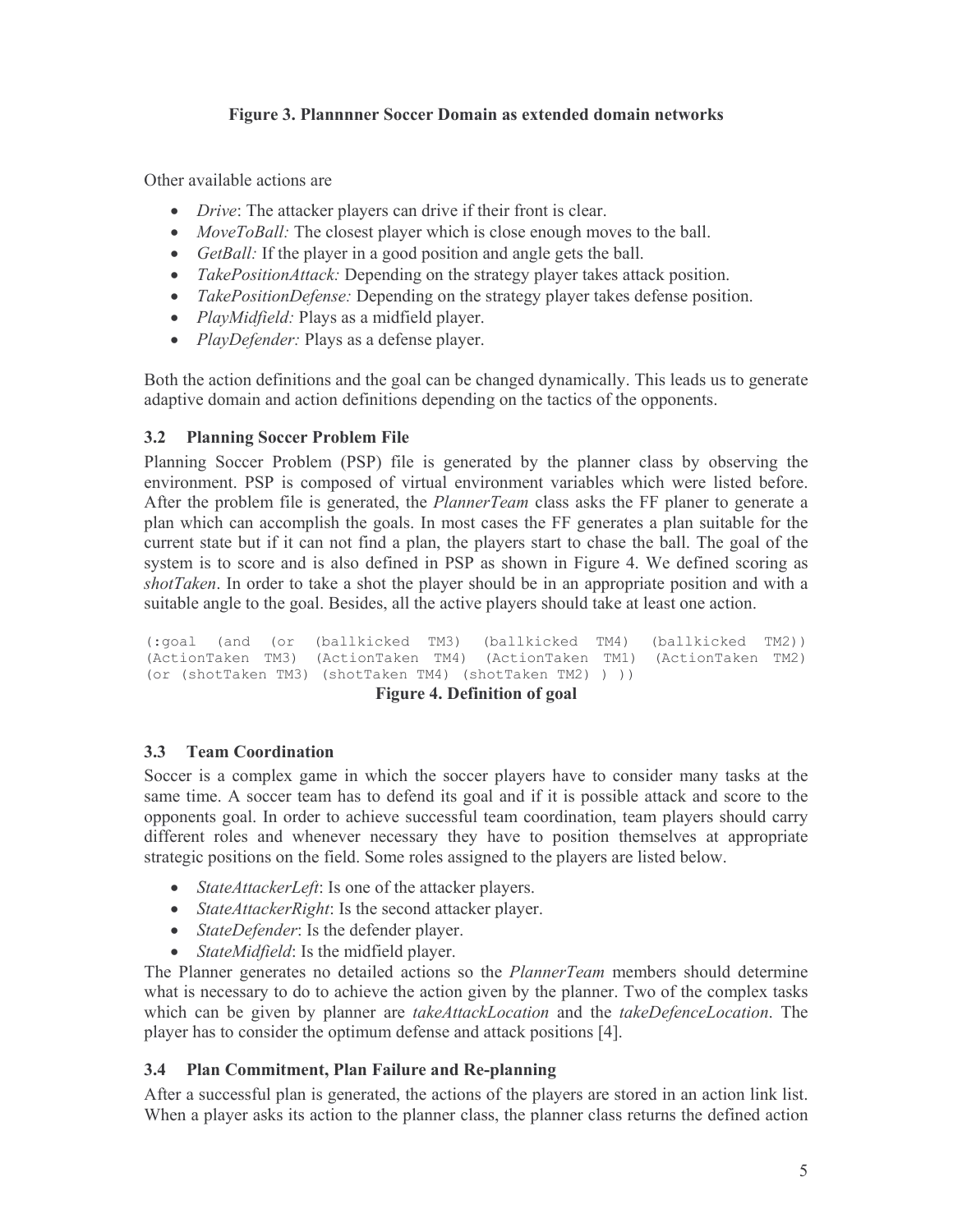to the player. The player takes the abstract action, for example kick ball to player 3. It, then calculates the necessary moving direction and speed. If it is a kick ball action and the player has the ball then and the necessary ordering is acceptable then it kicks the ball.

Instead of detecting plan failures, we scheduled re-planning in every state change. We schedule re-planning when the planner *CanKick* variable changes or five pixel location change of players, opponents or ball. When re-planning is scheduled, the planning thread observes the environment and generates a problem file and asks the planner to generate a plan. Until a new plan is generated the planner stores and returns the previously defined actions of the players.

### $\overline{\mathbf{4}}$ **Experiments**

The PlannerTeam played against three teams with different strategies. The first team is AIKHomoG which uses dynamic role assignment and potential fields for player movement. Most of the game period, two of the team players always stay in the two corners of the goal area and one player usually stays close to center. Generally, goals of AIKHomoG team are scored by our goalkeeper. The second team is *Kechze* which uses role assignment for strategy and geometric calculations as the assignment criteria [5]. Beside these techniques, Kechze team uses one of its players to block the opponents' goal keeper in left side of the goal and try to score that way. The third team is FemmeBotsHeteroG which defends its goal with two players.

### $4.1$ **Metrics**

In order to compare the performance of the *PlannerTeam* with other teams we used five of the previously designed metrics [6] [7]. These metrics are; three possession metrics BallPossessionHome, BallPossessionCenter, BallPossessionOpponent measure the possession of the ball on the field during the game. BallPossessionHome and BallPossessionOpponent are the semicircle areas with radius of 9 times robot radius from the center of goals, the remaining area is called as *BallPossessionCenter* as shown in Figure 5. Average of Our Scores and Average of Opponent Scores are the remaining two metrics.



Figure 5. BallPossessionHome, BallPossessionCenter, BallPossessionOpponent areas are shown. The *PlannerTeam* is playing against *AIKHomoG*.